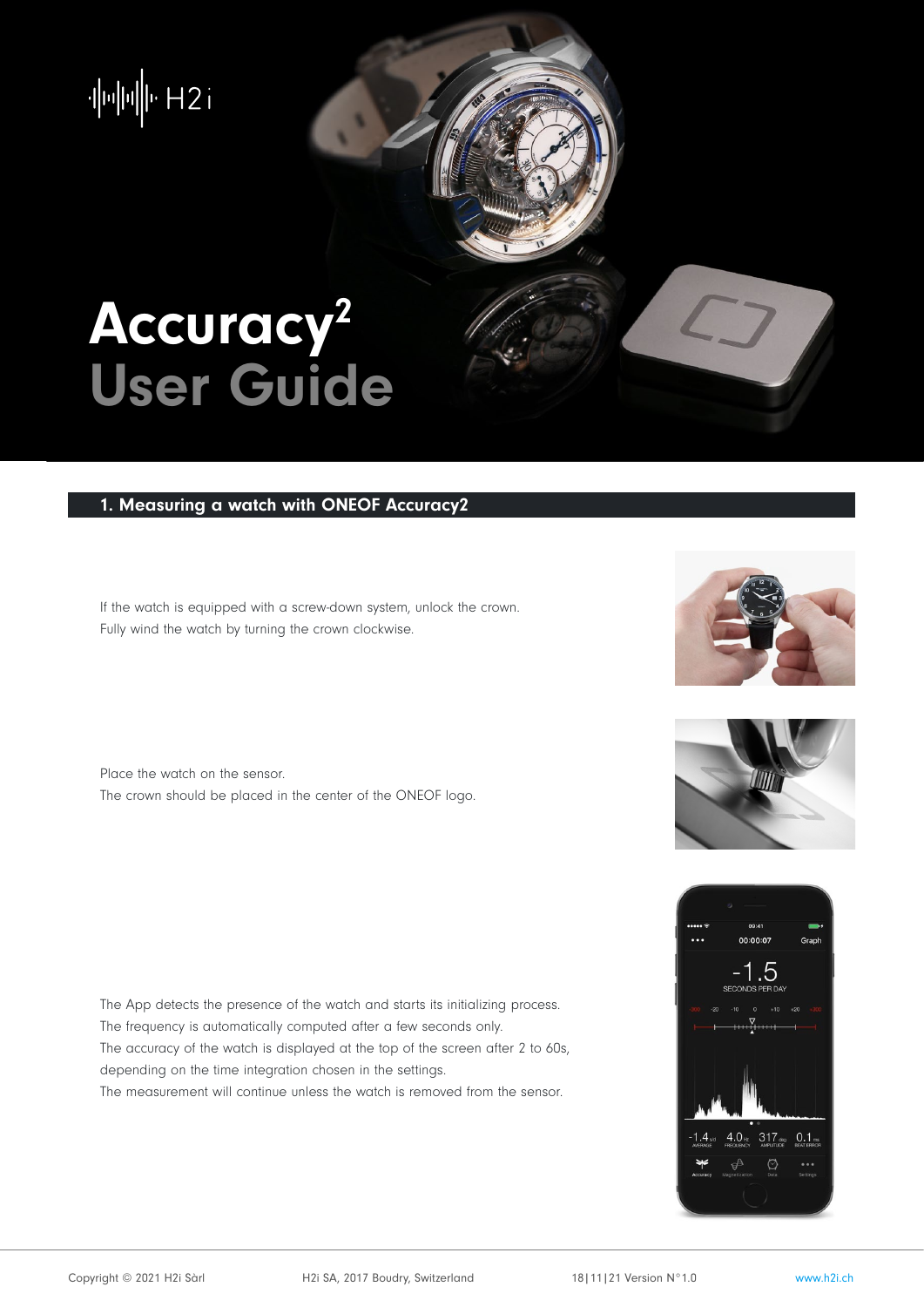

#### 2. The vibrograph chart display

Swipe right to display the "Vibrograf" chart, historically used by watchmakers where each dot represents a tick or a tock over time and formed of two lines.

If the watch tends to run faster, the slopes are positive. If the watch tends to run slower, the slopes are negative. If the watch is perfectly accurate, the chart displays flat lines.

In case the watch has no beat error, the two lines are superimposed. If the beat error is greater than 0.0ms, the lines are spaced. The bigger the beat error, the larger the space between the lines.





Stable & accurate watch running slightly faster with low beat error.

Inaccurate vintage watch or noisy environnement. Increase the integration time for an improved rate stability result.



Watch gaining hundreds of seconds per day. Might be magnetized.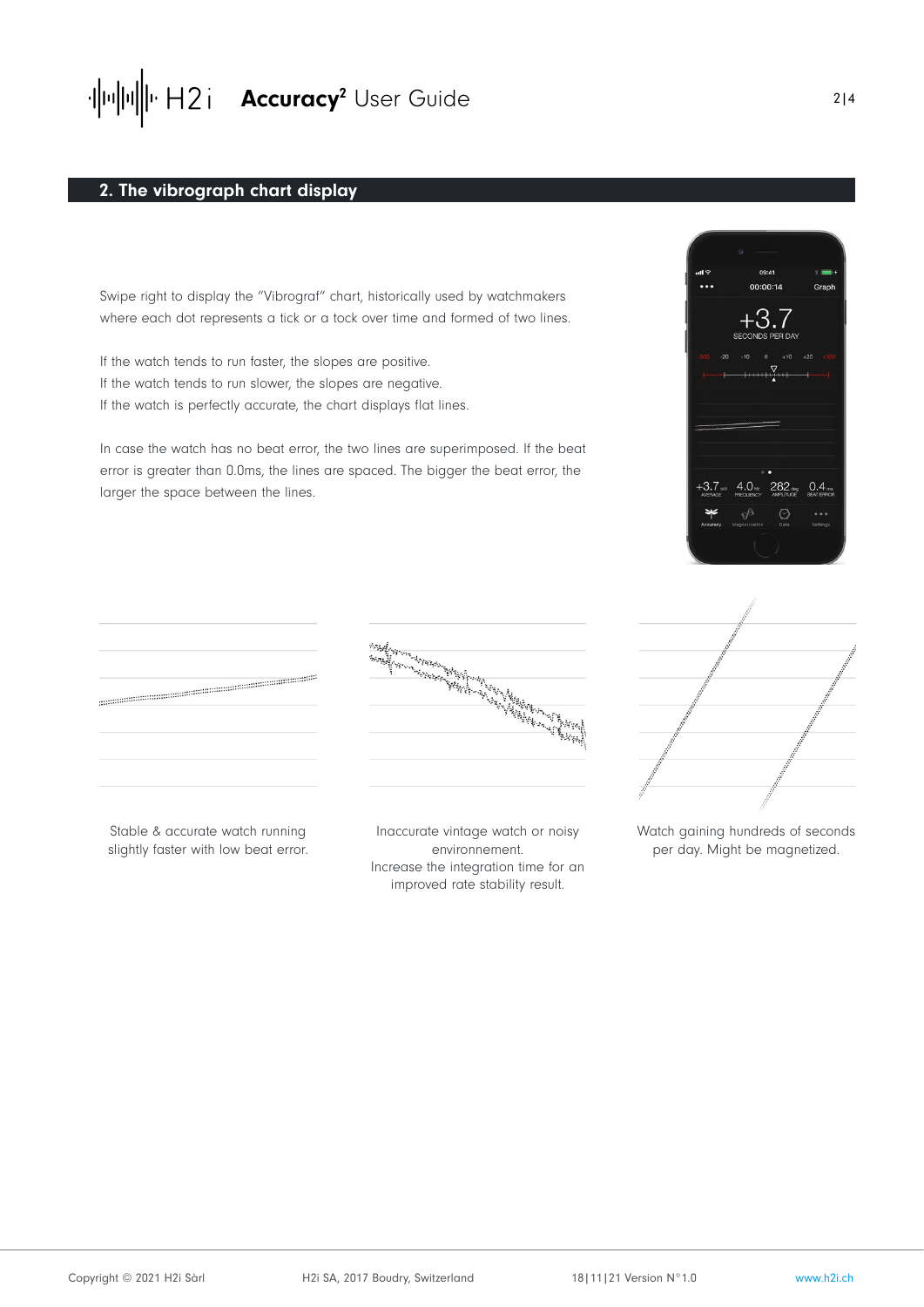

#### 3. Track the results with the cumulative charts

It is often interesting to check how both the accuracy and the amplitude vary over time.

Some particular and natural fluctuations might appear, like the impact of defects in the gear train, the drop of the amplitude during the change date, or more generally the variation of the rate accuracy over the entire power reserve of the watch.

#### 4. Adjusting the sensor sensitivity / gain.

In rare cases, the sensor input gain, or sensitivity, needs to be adjusted in order to improve the measurement stability. It usually happens with very noisy movements, mainly 2.5Hz vintage ones, or when the measurement is done in a noisy environment.

Touch the 3 dots button located on the top navigation bar, then touch the Gain button. A slider appears below the signal escapement. Adjust the gain accordingly in order to obtain the 3 peaks.





The gain is too low. The rate accuracy may fluctuate and the amplitude may not be computed. Try increasing the gain or change the watch position (crown, back, case…).



The gain is good. The first and third pulses are sharp enough.



The gain is too high. The rate accuracy may fluctuate and the amplitude may display abnormally high values (> 350°). Try decreasing the gain or change the watch position (crown, back, case…).